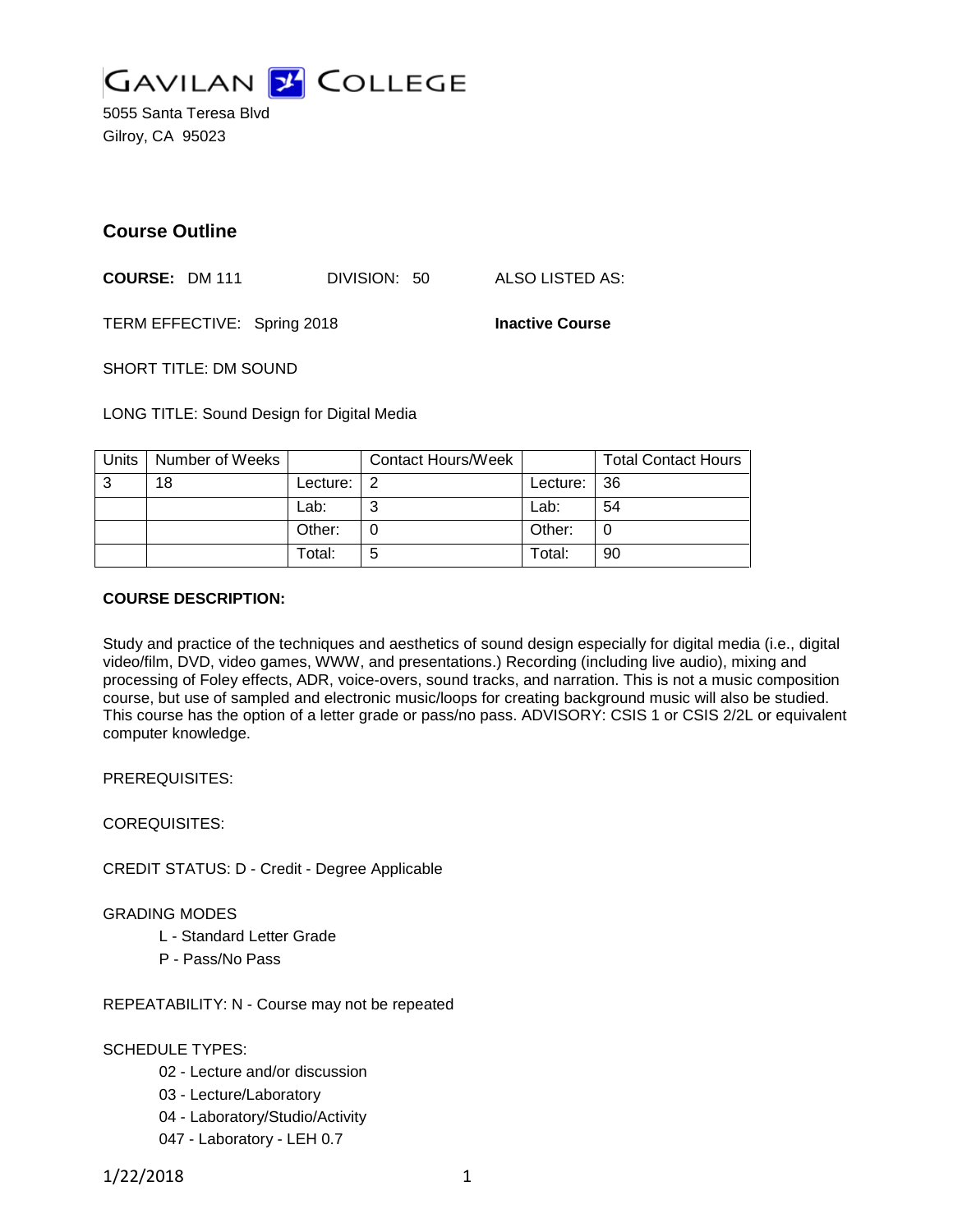#### **STUDENT LEARNING OUTCOMES:**

1. Student will demonstrate knowledge and use of microphones, digital audio workstations, and other equipment needed for recording and mixing audio for digital media ILO: 3, 2 Measure: projects, exam 2. Student will understand the basics of sound and psychoacoustics especially as applied to digital media. ILO: 2, 5 Measure: exams, projects 3. Students will demonstrate an understanding of the emotional meaning and aesthetic of a variety of sounds. ILO: 1, 2, 5 Measure: projects, reports 4. Students will be able to coordinate and integrate sound to time based media such as film/video in such a way as to heighten the aesthetic/emotional effect. ILO: 1, 2, 5 Measure: projects 5. Students will be able to synthesize a sonic environment, soundscape, or gestalt. ILO: 1, 2 Measure: projects 6. Students will be able to record audio in the field or studio as well as invent new sound objects. ILO: 2, 5 Measure: projects 7. Students will be able to produce music soundtracks using loop based digital audio software. ILO: 2, 5 Measure: projects 8. Students will show understanding of the role that sound plays in Film, TV, WWW, interactive media, and video games. ILO: 1, 2, 5 Measure: report, exam 9. Students will demonstrate skills in working with other team members to integrate sound into digital media projects. ILO: 1, 2, 4, 6 Measure: projects 10. Students will show understanding of the social and cultural ramifications of music and sound and the role it plays in shaping the reality of time-based art. ILO: 2, 5 Measure: exam, project 11. Students will demonstrate a knowledge of Foley effects from an historical point of view and how to create and use them in digital

media.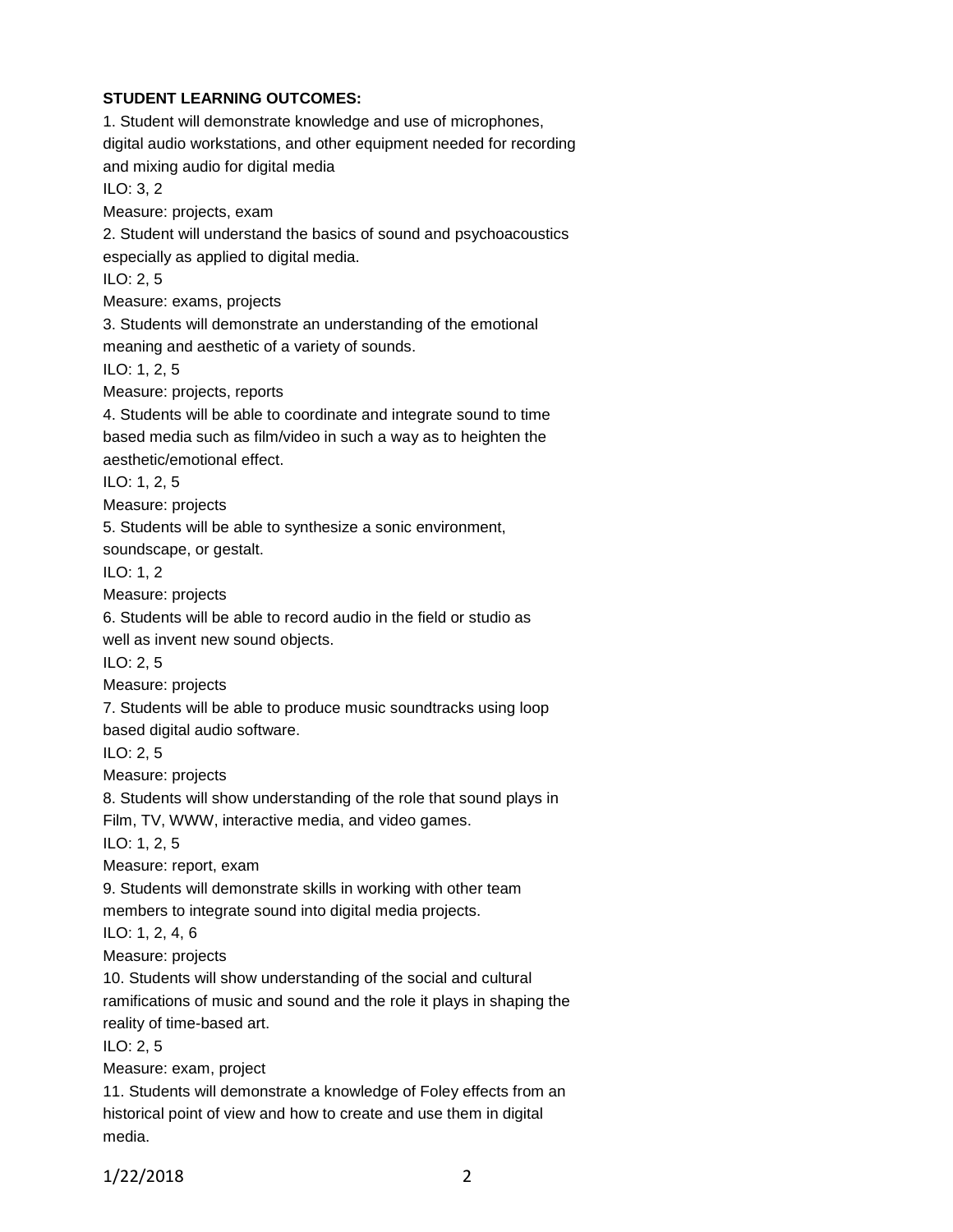## ILO: 2, 3

Measure: project, performance exam 12. Students will demonstrate knowledge of digital compression techniques to enable sound to play on the web, in a DVD, or other digital media. ILO: 2, 5

Measure: project

## **CONTENT, STUDENT PERFORMANCE OBJECTIVES, OUT-OF-CLASS ASSIGNMENTS**

Inactive Course: 03/27/2017

Course on Hold WEEK 1-2 10 HOURS

Introduction to the class. Define outcomes, grading, assignments, and lab hours. Explanation of sound design. The importance of sound in

time-based and interactive media. Show examples. Discuss applicability:

multimedia (CDROM and DVD), film/video, video game, animation, web.

LAB: Explore sound editing programs and OS X on the Macintosh computer. Use the OS tutorial if needed

Students will be able to explain what sound design means and describe its importance in digital media.

Assignment: Research and bring examples of sound tracks that you think played a definite role in the experience of the film/video, video game, or interactive media. Read chapter 1 on creating the sound design and 2 on expanding creativity.

WEEK 3-4 10 HOURS

Steps needed to create the sound design (e.g., script reading, listening, grouping, the sound map, mixing). Perception of sound. Sound's physical attributes such as frequency, amplitude, and waveform. Psycho-acoustical attributes such a pitch, loudness, and timbre. Relevancy to the recording process.

Lab: Run the tutorial about using the sound-editing program. Record a few sounds that you think could be used in digital media. Analyze the physical attributes. Make an educated guess about the psycho-acoustical qualities.

Students will explain the steps needed in sound designing for digital media. They will demonstrate understanding of the process and the notion of a sound map. They will be able to identify sound attributes and qualities.

Assignment: Read chapter 3 on physical and psychophysical acoustics and chapter 4 on the sensation and perception of sound. Research digital media for sounds that illustrate completeness, illusion, and

similarity. Bring the examples to class.

# WEEK 5-6 10 HOURS

Sound perception again: space/environment, time, tone, and entrainment. Methods for synthesizing. Origins of music, emotional signifier, genres, structure, rhythm, melody, and harmony. Cultural differences in music. Play examples. The voice is the original musical instrument. Speech and personalities.

1/22/2018 3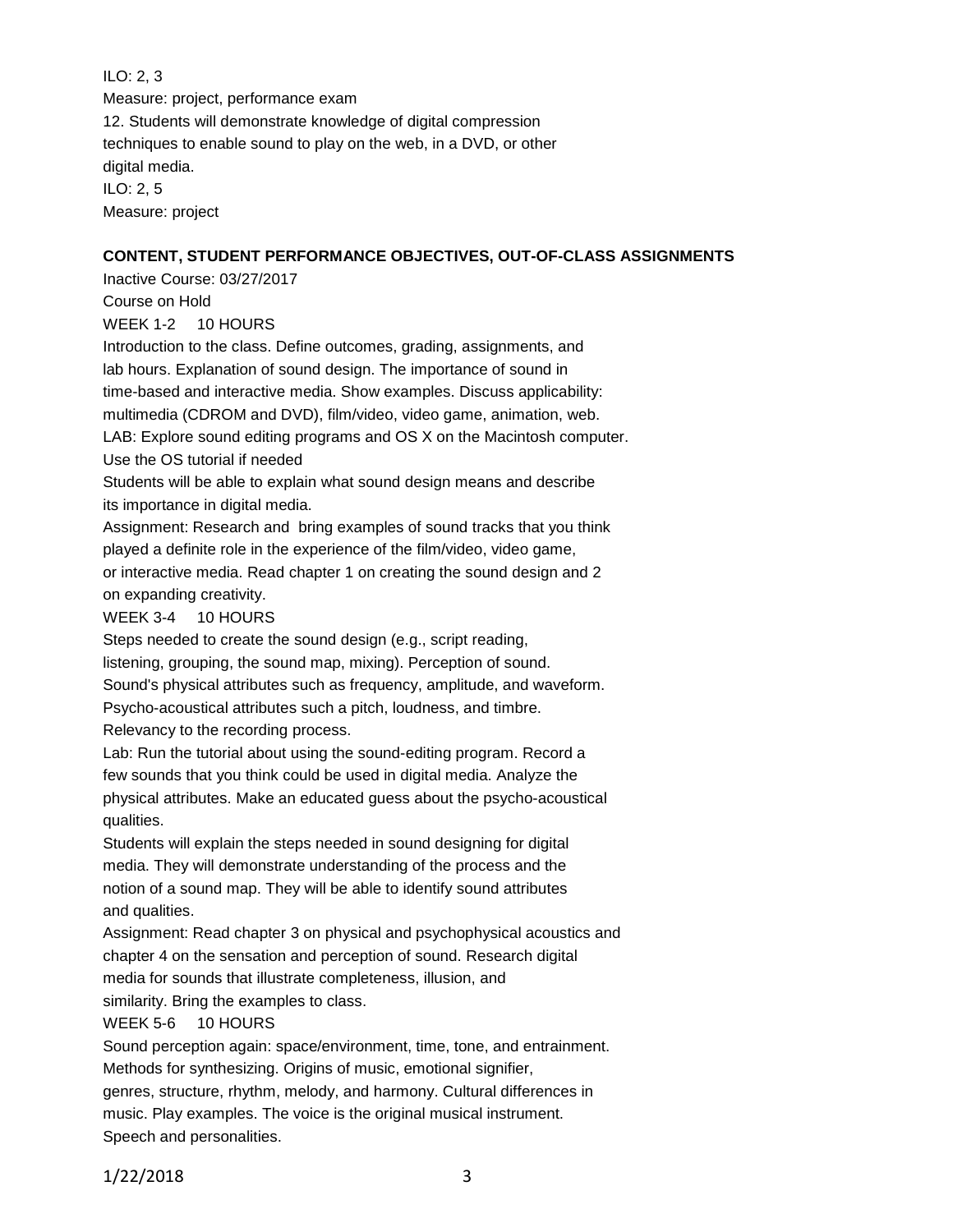Lab: Record sounds and analyze in terms of perception. Record a dry sound and create perceptual parameters. Use a loop-based sound program to create two different types (genre or cultural) of music. Record a narration.

Students will identify parameters in sound that create a sense of space, tone, time, and entrainment of a sound. They will be able to 'compose' a small sound track in two or more genres or cultures. Assignment: Read chapter 6 on the human voice and chapter 7 on sound and image. Analyze the narration recording according to meaning and feeling, personality, and language. Write a short paper on the results. WEEK 7-8 10 HOURS

Mid-term exam. Sound and Image: on-screen, off-screen sound, and nondiegetic sounds. Music in film and digital media. Dialogue in film and digital media. The sense of space. Temporal dimensions. Synchronization of aural and visual actions.

Lab: Add sounds to project video file Choose and create a music track for the project video file. Invent and record sound objects. Using a video editing program, import sound tracks and synchronize to the video track. Work with the TV department to create a sound track to one of the TV programs.

Students will be able to add sounds to a video file. They will explain and describe on-screen, off-screen sound, and non-diegetic sounds. The will be able to describe sound attributes accompanying a visual in terms of space and temporal dimensions.

Assignment: Read Chapter 8 on Sound and narrative. Work on projects. Coordinate with GavTV to organize a project development.

#### WEEK 9-10 10 HOURS

How music and story fit together. Narrative, character identification and emotional association. Identification of primary and secondary emotions. Creating environments and soundscapes. Inventing sound objects and Foley effects. Establishing an auditory hierarchy. Dramatic evolution and sound relationship. Production design with case study examples.

Lab: In pairs, record a dramatic reading without a visual track. Add a music track to create a sound only environment. Exchange this with another team. Set up a production plan for the GavTV project.

They will be able to create sound objects and record Foley effects. They will be able to describe steps in production design. They will be able to create and add sound to heighten the dramatic evolution of a narrative.

Assignment: Read chapter 9 on the future of sound design Identify the character in the switched sound file in the lab assignment. Describe the character in terms of emotional associations, space from the audience point of view. How could this character be used in a video game or film? Write a 1-page paper on your analysis.

#### WEEK 11-12 10 HOURS

The future of sound design. New technology for developing and new technology for using/listening (e.g., cell phones). Sound design for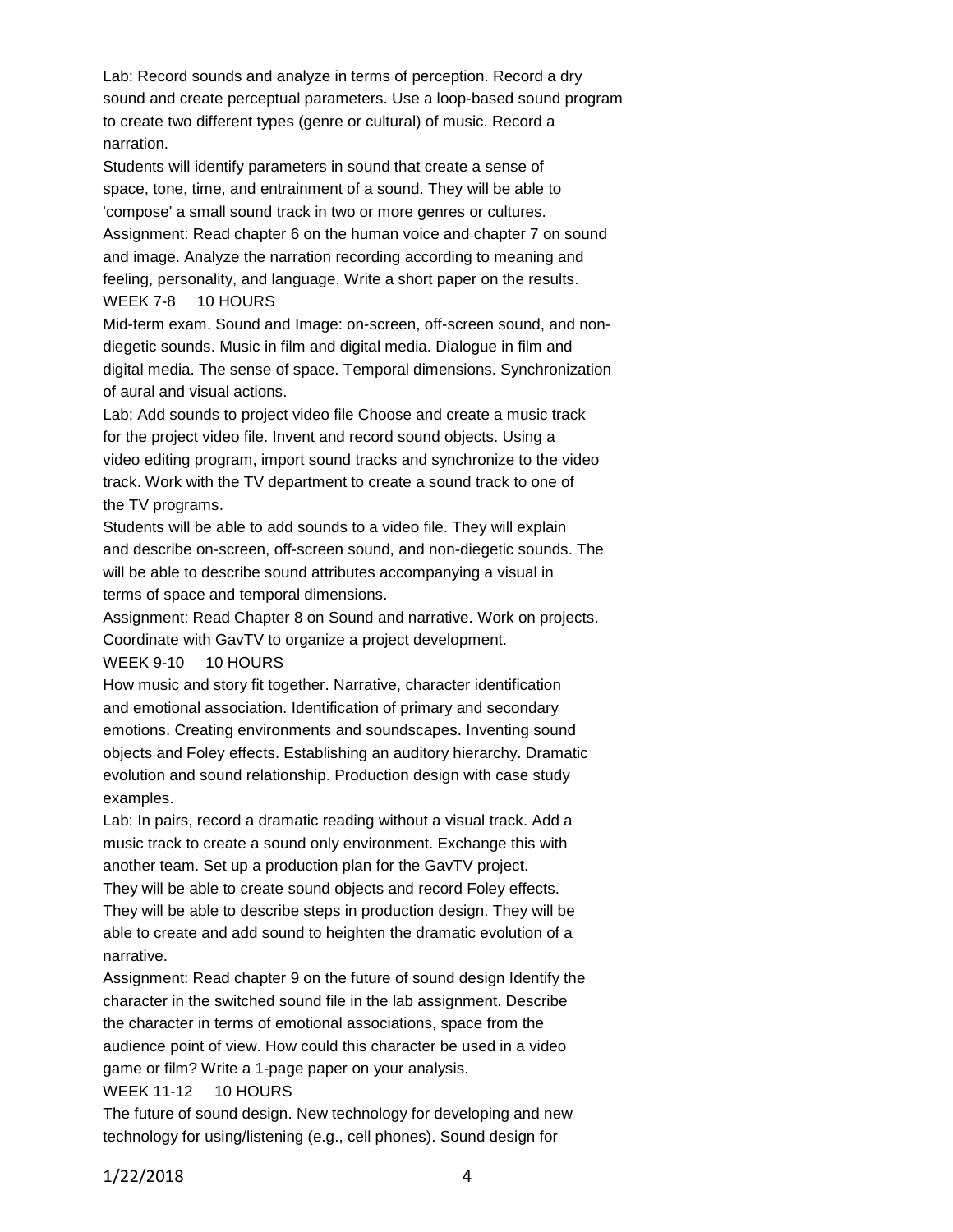interactive media such as video games, animation, and educational software. Creating a soundscape for animation.

Lab: Develop a ring tone for a cell phone. Record and design sound objects for a short animation. Synchronize the visual and aural tracks. Using a DAW, convert the sound track to another format inline with interactive media.

Students will be able to synthesize a future of sound design. They will be able to analyze existing technology and synthesize possibilities for future media. Students will analyze an animated movie and synthesize a realistic and artistic soundscape. They will demonstrate the ability to merge aural tracks with video tracks in synchronization using a digital audio workstation.

Assignment: Finish lab assignment. Bring a good example of sound in interactive art. Be willing to describe why you think this is a good example. Describe what differences the sound is from that from a linear format. Coordinate the GavTV project.

### WEEK 13-14 10 HOURS

Recording of sound and its technology: Microphones, mixing consoles and DAWs, effects and plug-ins, digitization. Choosing the right

microphones for a given situation. Placing the microphones, and setting levels. Studio and field recording: similarities and differences.

Lab: Record a TV program in the studio. Add effects (i.e., sweeten) and mix down for broadcast. Record in the field, a sound track for

film/video-either your own or for someone else's video.

Students will be able to describe microphone types, patterns, and their uses. Students will be able to place the microphones, set recording levels, and add effects to create an artistic and realistic soundtrack. Assignment: work on GavTV or film project.

### WEEK 15-16 10 HOURS

More recording techniques. Project development.

Lab: Try different microphones while recording your project. Note the results.

Students will be able to demonstrate refinement of recording and mixing skills.

Assignment: Analyze results of recording sessions. Note areas that could be improved and describe techniques to do so.

WEEK 17-18

7 HOURS

Project reports. Question and answer period. Final exam. project presentations.

Lab: Project work.

Students will show continued improvement in sound design. Students will be able to apply skills to an actual production project.

Assignment: Finish work on project. Study for final exam.

ASSIGNMENTS:

Included in content section.

# **METHODS OF INSTRUCTION:**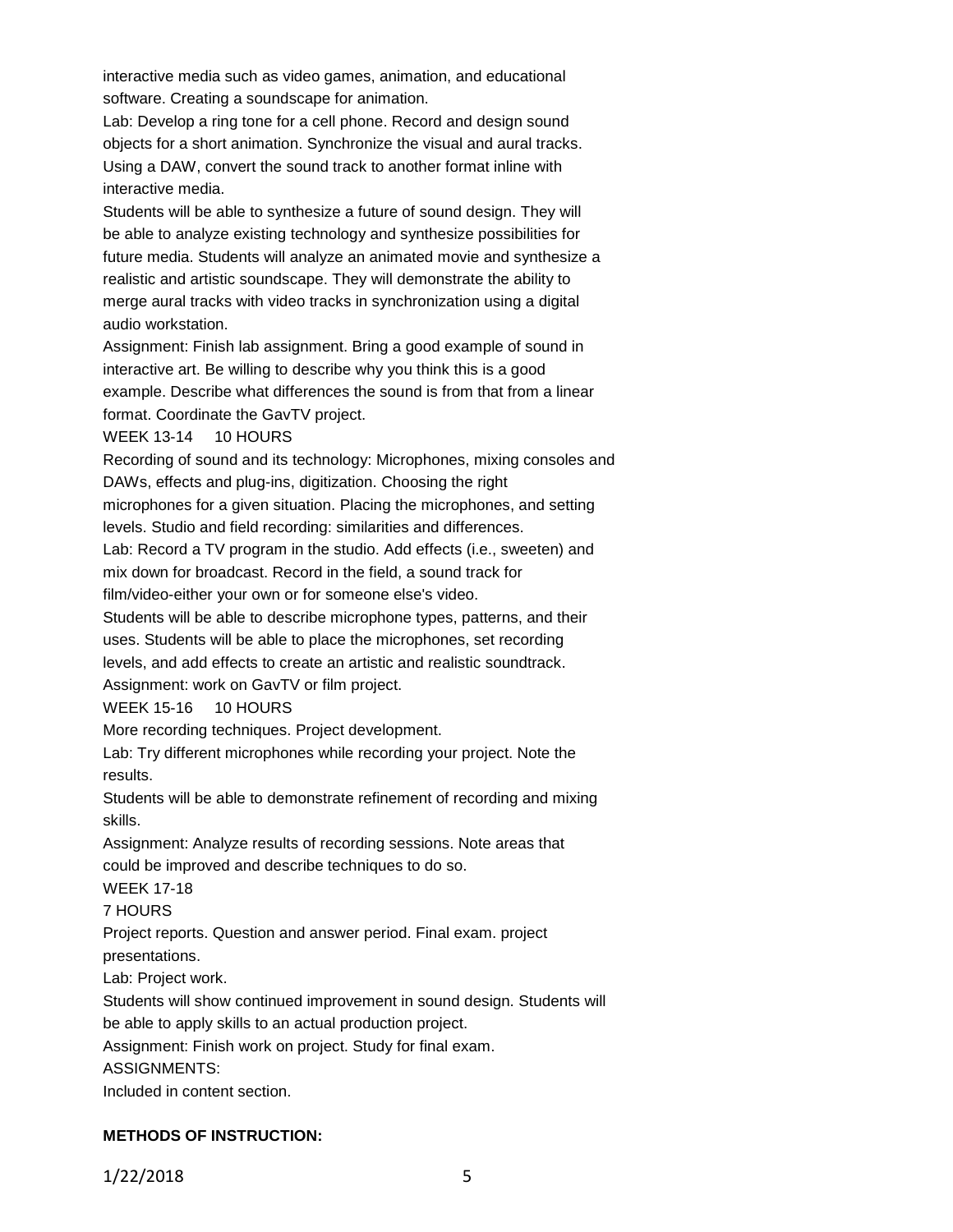Exams, presentations and demonstrations. Projects applying principles from lectures, written assignments.

#### **METHODS OF EVALUATION:**

The types of writing assignments required: Written homework Lab reports Term papers The problem-solving assignments required: Homework problems Field work Exams The types of skill demonstrations required: Class performance Field work Other: project design and development The types of objective examinations used in the course: Multiple choice True/false Completion Other category: None The basis for assigning students grades in the course: Writing assignments: 20% - 35% Problem-solving demonstrations: 20% - 40% Skill demonstrations: 25% - 50% Objective examinations: 20% - 40% Other methods of evaluation: 0% - 0%

### **REPRESENTATIVE TEXTBOOKS:**

David Sonnenschein, "SOUND DESIGN," The Expressive Power of Music, Voice, and Sound Effects in Cinema, Michael Wise, 2001, or other appropriate college level text. Reading level of text: 12+ grade. Verified by: R. Beede Other Materials Required to be Purchased by the Student: DVDs, CDs, and/or Flash memory.

#### **ARTICULATION and CERTIFICATE INFORMATION**

Associate Degree: CSU GE: IGETC: CSU TRANSFER: Transferable CSU, effective 200570 UC TRANSFER: Not Transferable

SUPPLEMENTAL DATA: